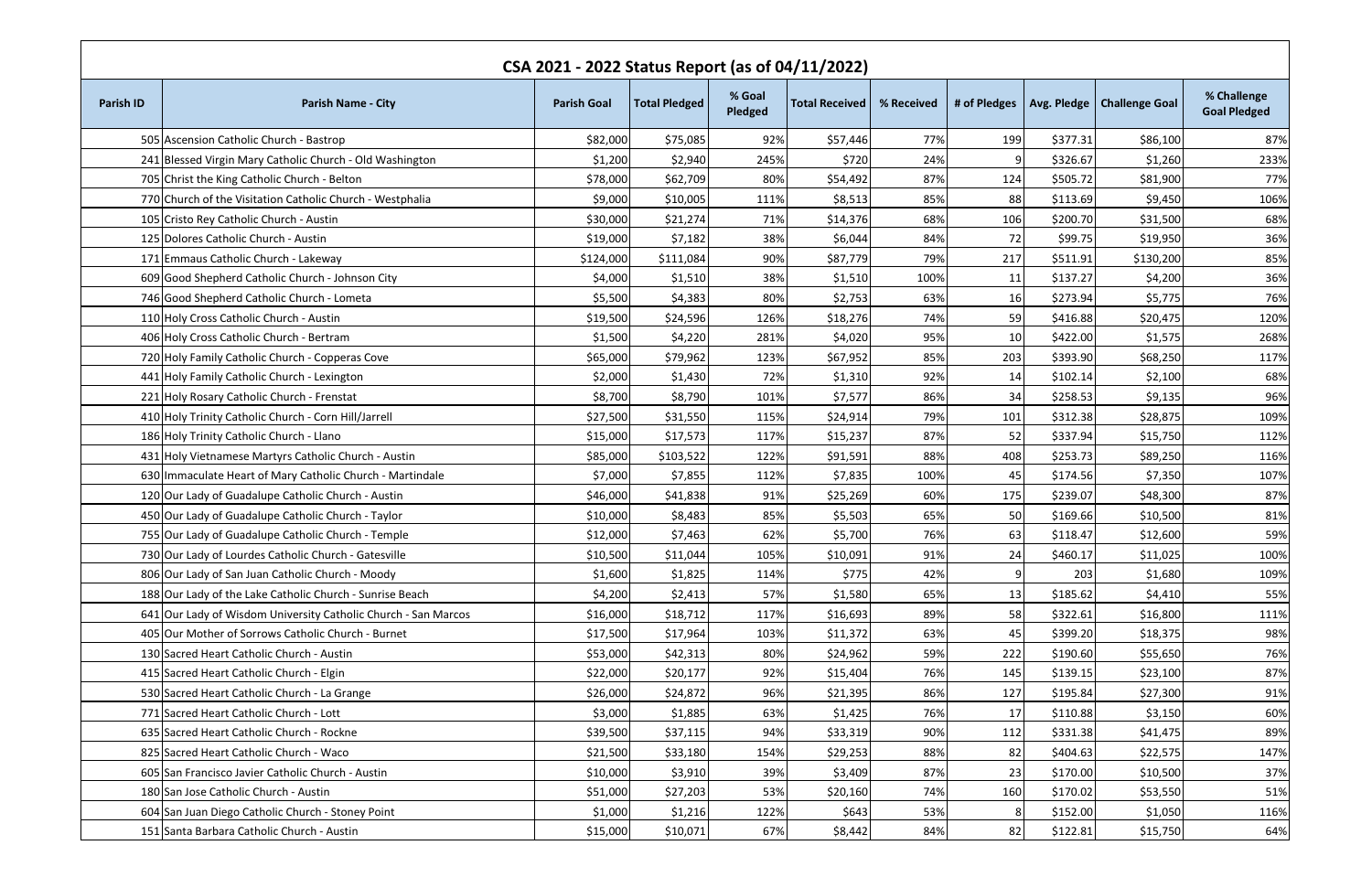| CSA 2021 - 2022 Status Report (as of 04/11/2022) |                                                            |                    |                      |                   |                       |            |              |            |                              |                                    |
|--------------------------------------------------|------------------------------------------------------------|--------------------|----------------------|-------------------|-----------------------|------------|--------------|------------|------------------------------|------------------------------------|
| <b>Parish ID</b>                                 | <b>Parish Name - City</b>                                  | <b>Parish Goal</b> | <b>Total Pledged</b> | % Goal<br>Pledged | <b>Total Received</b> | % Received | # of Pledges |            | Avg. Pledge   Challenge Goal | % Challenge<br><b>Goal Pledged</b> |
|                                                  | 606 Santa Cruz Catholic Church - Buda                      | \$65,000           | \$68,848             | 106%              | \$49,300              | 72%        | 255          | \$269.99   | \$68,250                     | 101%                               |
|                                                  | 426 Santa Rosa Catholic Church - Andice                    | \$100,000          | \$120,647            | 121%              | \$109,000             | 90%        | 278          | \$433.98   | \$105,000                    | 115%                               |
|                                                  | 320 Santa Teresa Catholic Church - Bryan                   | \$27,000           | \$19,360             | 72%               | \$11,846              | 61%        | 169          | \$114.56   | \$28,350                     | 68%                                |
|                                                  | 177 St. Albert the Great Catholic Church - Austin          | \$106,000          | \$116,461            | 110%              | \$91,342              | 78%        | 259          | \$449.66   | \$111,300                    | 105%                               |
|                                                  | 178 St. Andrew Kim Catholic Church - Austin                | \$4,500            | \$460                | 10%               | \$130                 | 28%        |              | \$230.00   | \$4,725                      | 10%                                |
|                                                  | 711 St. Ann Catholic Church - Rosebud                      | \$2,400            | \$1,685              | 70%               | \$1,660               | 99%        | 17           | \$99.12    | \$2,520                      | 67%                                |
|                                                  | 240 St. Ann Catholic Church - Somerville                   | \$6,500            | \$8,897              | 137%              | \$3,819               | 43%        | <b>20</b>    | \$444.85   | \$6,825                      | 130%                               |
|                                                  | 310 St. Anthony Catholic Church - Bryan                    | \$52,000           | \$50,681             | 97%               | \$45,898              | 91%        | 132          | \$383.95   | \$54,600                     | 93%                                |
|                                                  | 615 St. Anthony Marie De Claret Catholic Church - Kyle     | \$44,000           | \$50,515             | 115%              | \$34,381              | 68%        | 258          | \$195.79   | \$46,200                     | 109%                               |
|                                                  | 135 St. Austin Catholic Church - Austin                    | \$85,000           | \$72,703             | 86%               | \$66,870              | 92%        | 158          | \$460.14   | \$89,250                     | 81%                                |
|                                                  | 140 St. Catherine of Siena Catholic Church - Austin        | \$158,000          | \$139,389            | 88%               | \$117,415             | 84%        | 296          | \$470.91   | \$165,900                    | 84%                                |
|                                                  | 436 St. Charles Borromeo Catholic Church - Kingsland       | \$11,000           | \$9,850              | 90%               | \$7,380               | 75%        | 30I          | \$328.33   | \$11,550                     | 85%                                |
|                                                  | 975 St. Edward Campus Ministry - Austin                    | \$3,900            | \$2,550              | 65%               | \$2,150               | 84%        | q            | \$283.33   | \$4,095                      | 62%                                |
|                                                  | 121 St. Elizabeth Catholic Church - Pflugerville           | \$111,000          | \$126,787            | 114%              | \$88,574              | 70%        | 367          | \$345.47   | \$116,550                    | 109%                               |
|                                                  | 805 St. Eugene Catholic Church - McGregor                  | \$12,500           | \$10,250             | 82%               | \$7,798               | 76%        | 49           | \$209.18   | \$13,125                     | 78%                                |
|                                                  | 610 St. Ferdinand Catholic Church - Blanco                 | \$20,500           | \$20,518             | 100%              | \$17,385              | 85%        | 63           | \$325.68   | \$21,525                     | 95%                                |
|                                                  | 316 St. Francis of Assisi Catholic Church - Franklin       | \$6,500            | \$5,990              | 92%               | \$5,525               | 92%        | 34           | \$176.18   | \$6,825                      | 88%                                |
|                                                  | 830 St. Francis On the Brazos Catholic Church - Waco       | \$16,000           | \$13,603             | 85%               | \$9,208               | 68%        | 188          | \$72.36    | \$16,800                     | 81%                                |
|                                                  | 420 St. Helen Catholic Church - Georgetown                 | \$187,000          | \$181,575            | 97%               | \$161,759             | 89%        | 332          | \$546.91   | \$196,350                    | 92%                                |
|                                                  | 145 St. Ignatius Martyr Catholic Church - Austin           | \$96,000           | \$112,843            | 118%              | \$93,289              | 83%        | 256          | \$440.79   | \$100,800                    | 112%                               |
|                                                  | 860 St. Jerome Catholic Church - Waco                      | \$52,500           | \$73,091             | 139%              | \$65,115              | 89%        | 201          | \$363.64   | \$55,125                     | 133%                               |
|                                                  | 510 St. John Catholic Church - Fayetteville                | \$32,000           | \$35,410             | 111%              | \$31,552              | 89%        | 142          | \$249.37   | \$33,600                     | 105%                               |
|                                                  | 190 St. John Neumann Catholic Church - Austin              | \$346,900          | \$416,826            | 120%              | \$377,774             | 91%        | 357          | \$1,167.58 | \$364,245                    | 114%                               |
|                                                  | 835 St. John the Baptist Catholic Church - Waco            | \$4,000            | \$3,420              | 86%               | \$2,810               | 82%        | 18           | \$190.00   | \$4,200                      | 81%                                |
|                                                  | 625 St. John the Evangelist Catholic Church - Luling       | \$11,000           | \$11,265             | 102%              | \$8,996               | 80%        | 62           | \$181.69   | \$11,550                     | 98%                                |
|                                                  | 435 St. John the Evangelist Catholic Church - Marble Falls | \$52,000           | \$62,753             | 121%              | \$53,342              | 85%        | 147          | \$426.89   | \$54,600                     | 115%                               |
|                                                  | 640 St. John the Evangelist Catholic Church - San Marcos   | \$85,000           | \$48,138             | 57%               | \$35,087              | 73%        | 136          | \$353.96   | \$89,250                     | 54%                                |
|                                                  | 400 St. John Vianney Catholic Church - Round Rock          | \$120,000          | \$121,166            | 101%              | \$100,177             | 83%        | 237          | \$511.25   | \$126,000                    | 96%                                |
|                                                  | 315 St. Joseph Catholic Church - Bryan                     | \$139,000          | \$148,433            | 107%              | \$123,908             | 83%        | 327          | \$453.92   | \$145,950                    | 102%                               |
|                                                  | 725 St. Joseph Catholic Church - Cyclone                   | \$10,000           | \$9,855              | 99%               | \$8,688               | 88%        | 38           | \$259.34   | \$10,500                     | 94%                                |
|                                                  | 220 St. Joseph Catholic Church - Dime Box                  | \$5,500            | \$4,660              | 85%               | \$4,660               | 100%       | 18           | \$258.89   | \$5,775                      | 81%                                |
|                                                  | 821 St. Joseph Catholic Church - Elk                       | \$4,000            | \$3,615              | 90%               | \$3,590               | 99%        | 25           | \$144.60   | \$4,200                      | 86%                                |
|                                                  | 740 St. Joseph Catholic Church - Killeen                   | \$70,000           | \$87,029             | 124%              | \$60,134              | 69%        | 430          | \$202.39   | \$73,500                     | 118%                               |
|                                                  | 430 St. Joseph Catholic Church - Manor                     | \$20,500           | \$41,329             | 202%              | \$17,421              | 42%        | 158          | \$261.58   | \$21,525                     | 192%                               |
|                                                  | 810 St. Joseph Catholic Church - Marlin                    | \$8,000            | \$9,330              | 117%              | \$6,512               | 70%        | 45           | \$207.33   | \$8,400                      | 111%                               |
|                                                  | 185 St. Joseph Catholic Church - Mason                     | \$8,500            | \$6,260              | 74%               | \$5,681               | 91%        | 32           | \$195.63   | \$8,925                      | 70%                                |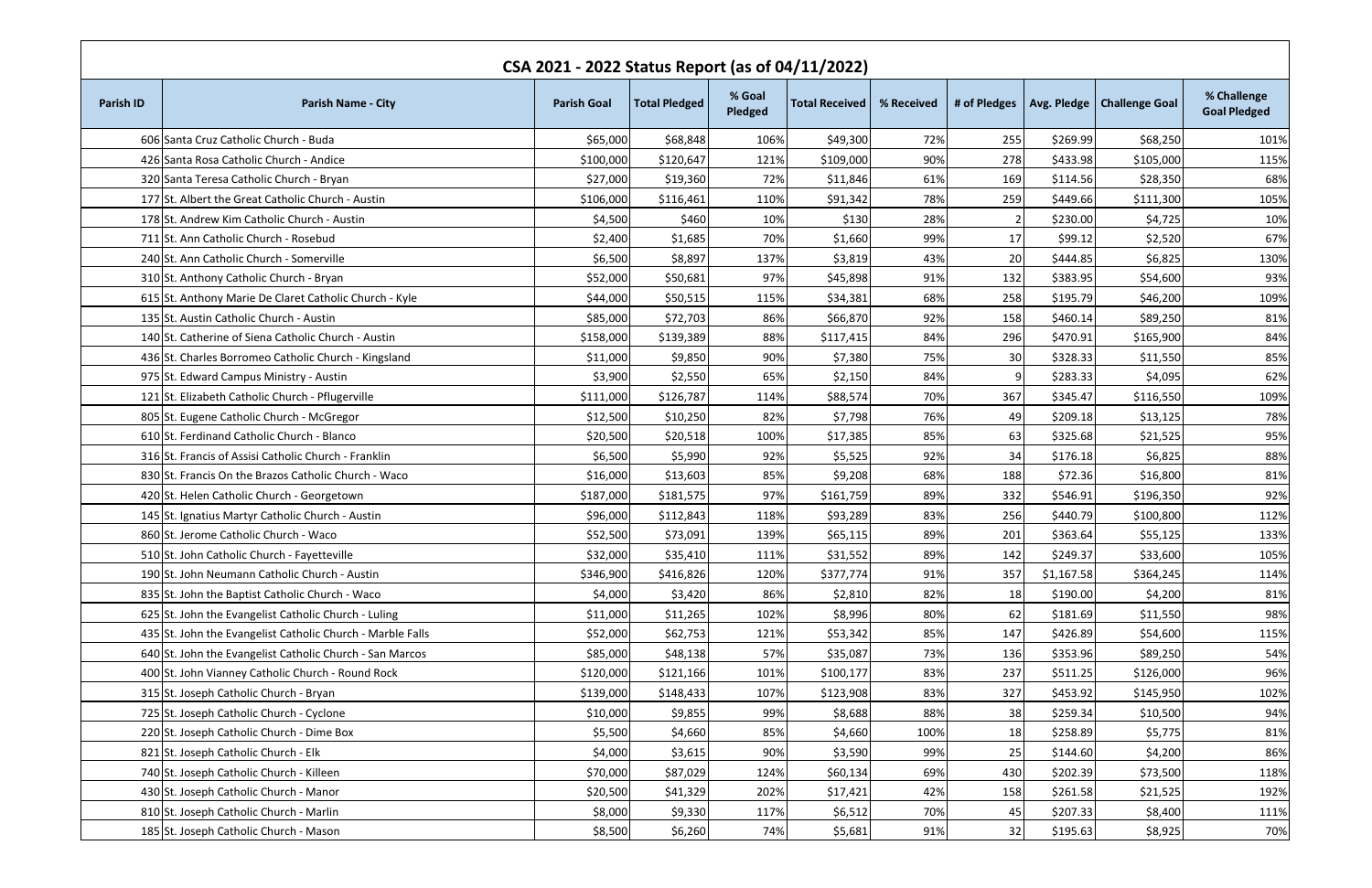| CSA 2021 - 2022 Status Report (as of 04/11/2022) |                                                                      |                    |                      |                   |                       |            |     |            |                                             |                                    |
|--------------------------------------------------|----------------------------------------------------------------------|--------------------|----------------------|-------------------|-----------------------|------------|-----|------------|---------------------------------------------|------------------------------------|
| <b>Parish ID</b>                                 | <b>Parish Name - City</b>                                            | <b>Parish Goal</b> | <b>Total Pledged</b> | % Goal<br>Pledged | <b>Total Received</b> | % Received |     |            | # of Pledges   Avg. Pledge   Challenge Goal | % Challenge<br><b>Goal Pledged</b> |
|                                                  | 440 St. Joseph Catholic Church - Rockdale                            | \$10,500           | \$10,204             | 97%               | \$8,167               | 80%        | 56  | \$182.21   | \$11,025                                    | 93%                                |
|                                                  | 840 St. Joseph Catholic Church - Waco                                | \$13,000           | \$10,324             | 79%               | \$7,869               | 76%        | 68  | \$151.82   | \$13,650                                    | 76%                                |
|                                                  | 150 St. Julia Catholic Church - Austin                               | \$4,000            | \$5,513              | 138%              | \$4,560               | 83%        | 29  | \$190.09   | \$4,200                                     | 131%                               |
|                                                  | 155 St. Louis Catholic Church - Austin                               | \$202,000          | \$185,611            | 92%               | \$159,412             | 86%        | 310 | \$598.74   | \$212,100                                   | 88%                                |
|                                                  | 845 St. Louis Catholic Church - Waco                                 | \$148,000          | \$199,035            | 134%              | \$181,320             | 91%        | 165 | \$1,206.27 | \$155,400                                   | 128%                               |
|                                                  | 760 St. Luke Catholic Church - Temple                                | \$109,000          | \$103,223            | 95%               | \$93,753              | 91%        | 236 | \$437.39   | \$114,450                                   | 90%                                |
|                                                  | 520 St. Margaret Catholic Church - Giddings                          | \$12,000           | \$4,310              | 36%               | \$2,868               | 67%        | 28  | \$153.93   | \$12,600                                    | 34%                                |
|                                                  | 176 St. Margaret Mary Catholic Church - Cedar Park                   | \$121,000          | \$113,740            | 94%               | \$92,109              | 81%        | 412 | \$276.07   | \$127,050                                   | 90%                                |
|                                                  | 820 St. Martin Catholic Church - Tours                               | \$10,000           | \$9,506              | 95%               | \$9,364               | 99%        | 60  | \$158.43   | \$10,500                                    | 91%                                |
|                                                  | 613 St. Martin De Porres Catholic Church - Dripping Springs          | \$85,000           | \$118,972            | 140%              | \$110,005             | 92%        | 125 | \$951.78   | \$89,250                                    | 133%                               |
|                                                  | 160 St. Mary Cathedral Catholic Church - Austin                      | \$92,000           | \$110,509            | 120%              | \$105,512             | 95%        | 131 | \$843.58   | \$96,600                                    | 114%                               |
|                                                  | 330 St. Mary Catholic Center - College Station                       | \$70,000           | \$68,516             | 98%               | \$56,123              | 82%        | 87  | \$787.54   | \$73,500                                    | 93%                                |
|                                                  | 305 St. Mary Catholic Church - Bremond                               | \$13,500           | \$13,780             | 102%              | \$12,340              | 90%        | 51  | \$270.20   | \$14,175                                    | 97%                                |
|                                                  | 325 St. Mary Catholic Church - Caldwell                              | \$27,000           | \$28,898             | 107%              | \$26,426              | 91%        | 80  | \$361.22   | \$28,350                                    | 102%                               |
|                                                  | 525 St. Mary Catholic Church - Ellinger                              | \$9,200            | \$11,802             | 128%              | \$9,780               | 83%        | 71  | \$166.23   | \$9,660                                     | 122%                               |
|                                                  | 335 St. Mary Catholic Church - Hearne                                | \$7,000            | \$7,060              | 101%              | \$6,880               | 97%        | 44  | \$160.45   | \$7,350                                     | 96%                                |
|                                                  | 815 St. Mary Catholic Church - Mexia                                 | \$10,000           | \$9,535              | 95%               | \$9,275               | 97%        | 36  | \$264.86   | \$10,500                                    | 91%                                |
|                                                  | 521 St. Mary Catholic Church - Pin Oak                               | \$4,000            | \$1,200              | 30%               | \$1,200               | 100%       |     | \$300.00   | \$4,200                                     | 29%                                |
|                                                  | 750 St. Mary Catholic Church - San Saba                              | \$9,000            | \$11,189             | 124%              | \$8,264               | 74%        | 38  | \$294.45   | \$9,450                                     | 118%                               |
|                                                  | 765 St. Mary Catholic Church - Temple                                | \$52,000           | \$55,474             | 107%              | \$46,536              | 84%        | 163 | \$340.33   | \$54,600                                    | 102%                               |
|                                                  | 611 St. Mary Catholic Church - Wimberley                             | \$30,000           | \$36,490             | 122%              | \$32,635              | 89%        | 75  | \$486.53   | \$31,500                                    | 116%                               |
|                                                  | 636 St. Mary of the Assumption Catholic Church - String Prairie      | \$14,000           | \$13,209             | 94%               | \$11,183              | 85%        | 57  | \$231.74   | \$14,700                                    | 90%                                |
|                                                  | 455 St. Mary of the Assumption Catholic Church - Taylor              | \$29,000           | \$29,792             | 103%              | \$24,348              | 82%        | 149 | \$199.95   | \$30,450                                    | 98%                                |
|                                                  | 745 St. Mary of the Immaculate Conception Catholic Church - Lampasas | \$8,600            | \$12,583             | 146%              | \$10,175              | 81%        | 61  | \$206.28   | \$9,030                                     | 139%                               |
|                                                  | 620 St. Mary of the Visitation Catholic Church - Lockhart            | \$35,000           | \$35,043             | 100%              | \$25,619              | 73%        | 108 | \$324.47   | \$36,750                                    | 95%                                |
|                                                  | 850 St. Mary, Church of the Assumption Catholic Church - Waco        | \$24,500           | \$26,705             | 109%              | \$20,622              | 77%        | 101 | \$264.41   | \$25,725                                    | 104%                               |
|                                                  | 855 St. Mary, Church of the Assumption Catholic Church - West        | \$45,000           | \$58,134             | 129%              | \$56,108              | 97%        | 141 | \$412.30   | \$47,250                                    | 123%                               |
|                                                  | 210 St. Mary, Immaculate Conception Catholic Church - Brenham        | \$55,000           | \$56,307             | 102%              | \$51,856              | 92%        | 166 | \$339.20   | \$57,750                                    | 98%                                |
|                                                  | 115 St. Mary, Our Lady of the Lake Catholic Church - Lago Vista      | \$51,000           | \$53,376             | 105%              | \$44,263              | 83%        | 108 | \$494.23   | \$53,550                                    | 100%                               |
|                                                  | 761 St. Matthew Catholic Church - Rogers                             | \$3,000            | \$2,280              | 76%               | \$1,340               | 59%        | 12  | \$190.00   | \$3,150                                     | 72%                                |
|                                                  | 710 St. Michael Catholic Church - Burlington                         | \$1,500            | \$665                | 44%               | \$665                 | 100%       | 8   | \$83.13    | \$1,575                                     | 42%                                |
|                                                  | 616 St. Michael Catholic Church - Uhland                             | \$4,300            | \$7,392              | 172%              | \$4,240               | 57%        | 36  | \$205.32   | \$4,515                                     | 164%                               |
|                                                  | 715 St. Monica Catholic Church - Cameron                             | \$10,000           | \$12,020             | 120%              | \$10,017              | 83%        | 52  | \$231.15   | \$10,500                                    | 114%                               |
|                                                  | 195 St. Patrick Catholic Church - Hutto                              | \$35,000           | \$29,102             | 83%               | \$23,890              | 82%        | 92  | \$316.33   | \$36,750                                    | 79%                                |
|                                                  | 143 St. Paul Catholic Church - Austin                                | \$49,000           | \$49,131             | 100%              | \$41,105              | 84%        | 138 | \$356.02   | \$51,450                                    | 95%                                |
|                                                  | 535 St. Paul Catholic Church - Smithville                            | \$6,000            | \$4,943              | 82%               | \$3,737               | 76%        | 36  | \$137.31   | \$6,300                                     | 78%                                |